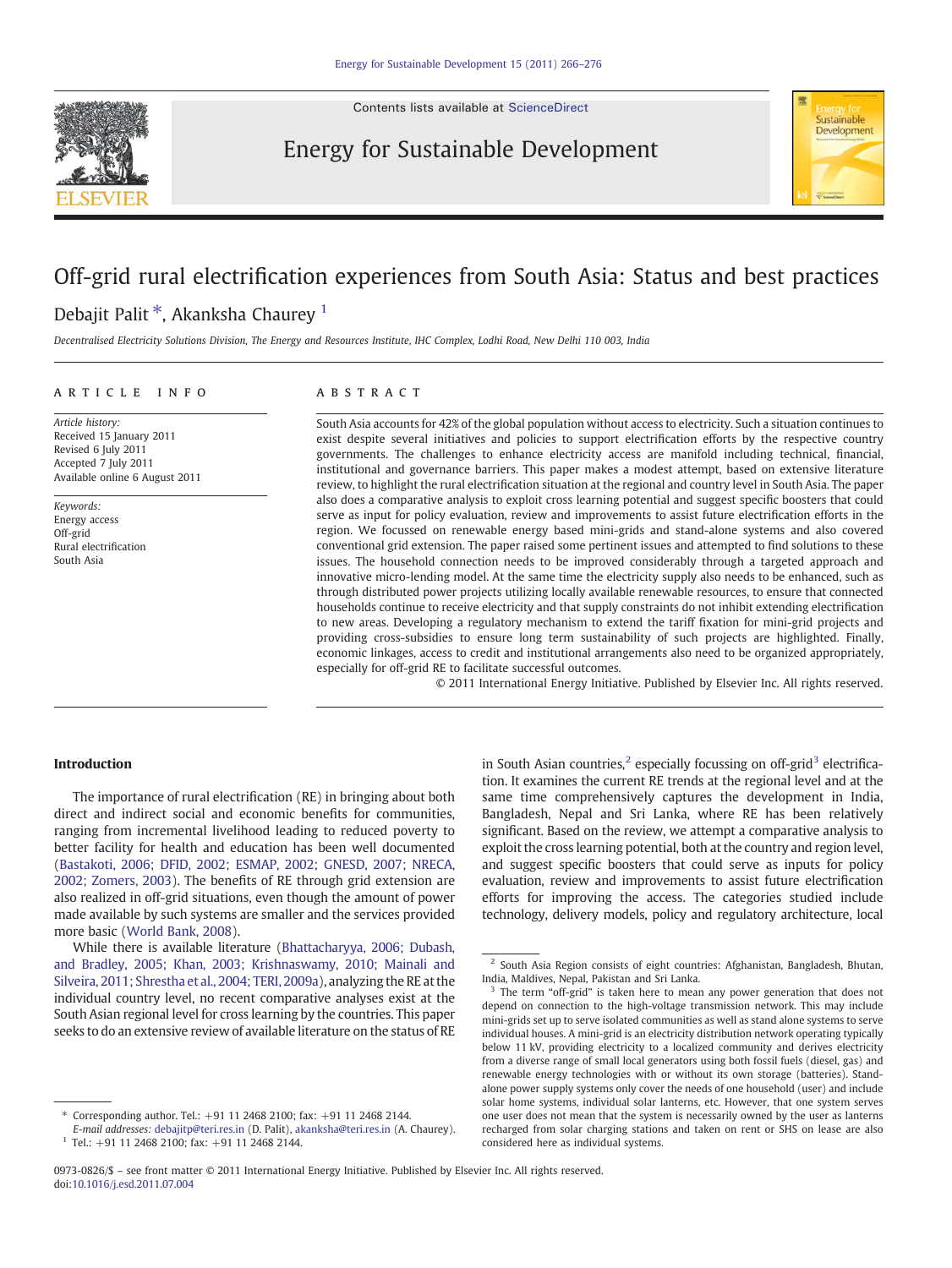<span id="page-1-0"></span>

| Table 1 |                                                      |
|---------|------------------------------------------------------|
|         | Rural electricity access in South Asia (as of 2009). |

| Country     | Total population <sup>a</sup> (millions) | Population without electricity <sup>b</sup> (millions) | Rural electrification <sup>b</sup> $(\%)$ | Per capita GDP PPP <sup>a</sup> US \$ |
|-------------|------------------------------------------|--------------------------------------------------------|-------------------------------------------|---------------------------------------|
| Afghanistan | 28.4                                     | 23.8                                                   | 12.0                                      | 600                                   |
| Bangladesh  | 156                                      | 95.7                                                   | 28.0                                      | 1300                                  |
| Bhutan      | 0.69                                     | 0.2                                                    | 40.0                                      | 4100                                  |
| India       | 1166                                     | 403.7                                                  | 52.5                                      | 2500                                  |
| Nepal       | 28.5                                     | 16.5                                                   | 52.5                                      | 1000                                  |
| Pakistan    | 176                                      | 68.0                                                   | 46.0                                      | 2400                                  |
| Sri Lanka   | 213                                      | 4.7                                                    | 75.0                                      | 3900                                  |

<sup>a</sup> [www.indexmundi.com](http://www.worldenergyoutlook.org/database_electricity/electricity_access_database.htm).

b [IEA \(2010\).](#page-10-0) [http://www.worldenergyoutlook.org/database\\_electricity/electricity\\_access\\_database.htm](http://www.worldenergyoutlook.org/database_electricity/electricity_access_database.htm)>.

participation and financing. As data availability on off-grid electrification is often limited, the review is selective.

# Review of rural electrification experiences in selected countries

### Current rural electrification trends in South Asia

The current level of household electrification in the rural areas of the region is around 50%, leaving some 612 million people without electricity [\(IEA, 2010](#page-10-0)) (Table 1). While the figure serves as a common denominator to the problem, there exists wide disparity in RE in South Asia. Sri Lanka has a RE rate of  $75\%$ <sup>4</sup> higher than the global average (65.1%), while only 15% of the rural population in Afghanistan have access. Although the percentage of population with electricity access has increased during the last decade, there seems to be no significant decrease in the absolute number of people without electricity. This could be due to the fact that rural population has expanded at roughly the same pace as electrification in many countries. Another reason could be because of de-electrification<sup>5</sup> of villages, especially in India, due to poor or no supply of electricity to such areas, although officially such villages remain electrified.

Of the total population without electricity access in the region, many reside in isolated communities, such as islands, forests fringes and hilly settlements. These communities are generally small, consisting of low-income households — with characteristics that may be economically unattractive to electricity distribution companies or even government electrification program that usually prioritizes the allocation of the scarce resources. A substantial section of the un-served consumers are also found in mainstream rural and peri-urban areas, already connected to the grid, where the issue seems to be less of opportunity to get connected to grid, but more of inability of households to take electricity connection due to their financial constraints or the perception that electricity services (quantity and quality) will be inadequate. $6$  For example, official figures indicate that India and Bangladesh has almost 93% and 57% of the villages covered through grid while it is observed that rural household connection levels are at 53% and 28% respectively.<sup>7</sup>

India

With the largest rural population in the world, India continues to face a huge RE challenge. Though the government has been making conscious efforts since the beginning of planned economic development in the country in 1951 to make substantial improvements to the electricity infrastructure in terms of availability and accessibility, the household electrification level and power availability is still far below the world average. Low household electrification level may reflect the fact that historically the level of electrification has been measured as a percentage of electrified villages with extension of the grid to any point within the revenue boundary of a village, irrespective of whether any household is getting connected or not. In fact, some researchers argue that electrification as a part of the green revolution in agriculture was the main driver for RE [\(Bhattacharyya, 2006;](#page-9-0) [Krishnaswamy, 2010\)](#page-9-0). However, the Government of India adopted a new definition of village electrification $8$  in 2004 and many villages that were previously considered electrified now fall by definition into the un-electrified category.

Currently, only seven states have achieved 100% village electrification, and five of these states are smaller ones. Though officially Andhra Pradesh and Tamil Nadu are considered to have achieved complete village electrification, reports from the TERI field study indicate that there are many hamlets and forest fringe villages in these states where any form of electricity, on-grid or off-grid, is yet to reach. The off-grid electrification, primarily undertaken under the Remote Village Electrification (RVE) Program, covers only about 1.5% of the total electrified villages in the country (refer to [Off-grid RE in South Asia](#page-3-0) section for further details). Some of the larger states such as Assam, Bihar, Jharkhand, Orissa, Rajasthan and Uttar Pradesh and the north-eastern region lag behind in rural electricity access. [Krishnaswamy \(2010\)](#page-10-0) argues that the main reason for poor electrification in these states is poor governance. Some have also noted that structural factors may explain disparities in the share of electrified villages between regions and states [\(Chaurey et al., 2004; Kemmler, 2007\)](#page-9-0).

Over the years, a number of central government Programs (such as Kutir Jyoti, Minimum Needs Program, and Accelerated RE Program in grid extension mode and RVE program in off-grid mode) attempted to enhance electricity access either as part of overall rural development or specifically targeting RE. However, [Bhattacharyya \(2006\)](#page-9-0) argues that multiplicity of programs made funding for each of them inadequate and implementation was also not properly coordinated or managed. Due to the financial burden that national programs have been imposing on state governments, the state government operated electricity utilities often have shown less interest in promoting these schemes actively and even the targets set by the utilities have not

<sup>4</sup> As per statistics of Government of Sri Lanka, the total electrification in the country is 90% for 2010 (source: Key Social Indicators, Annual Report 2010, The Central Bank of Sri Lanka).

<sup>5</sup> De-electrified village means a village which has been electrified earlier, however, it has become un-electrified at present as the distribution infrastructure has not been in working condition for a long time. However, in official records it continues to be shown as electrified. The de-electrified village category was accepted by the Government of India during the launch of RGGVY and included for repeat electrification of such villages.

<sup>6</sup> A TERI survey in Uttar Pradesh, the largest state in terms of population in India, indicates that the power shedding varies between 14 and 18 h and electricity in the villages is supplied only during night hours (11 pm to 5 am) and in some cases during daytime with frequent tripping. No electricity is supplied during the peak hours (6–10 pm) in any of the surveyed villages and the voltage dips to as low as 110 V making it difficult to use any appliances when there is electricity during day hours. However, as the tariff is based on flat rate and not metered, the consumers have to make the payment irrespective of whether they have actually consumed the electricity or not.

Village electrification here is considered as percentage of villages where electricity grid or mini-grid exists. Household electrification on the other hand is defined as percentage households who have actually taken electricity connection.

<sup>8</sup> A village will be deemed to be electrified if: basic infrastructure such as distribution transformer and distribution lines are provided in the inhabited locality as well as the hamlet where it exists; electricity is provided to public places like schools, panchayat office, health centers, dispensaries, community centers etc. and the number of households electrified should be at least 10% of the total number of households in the village.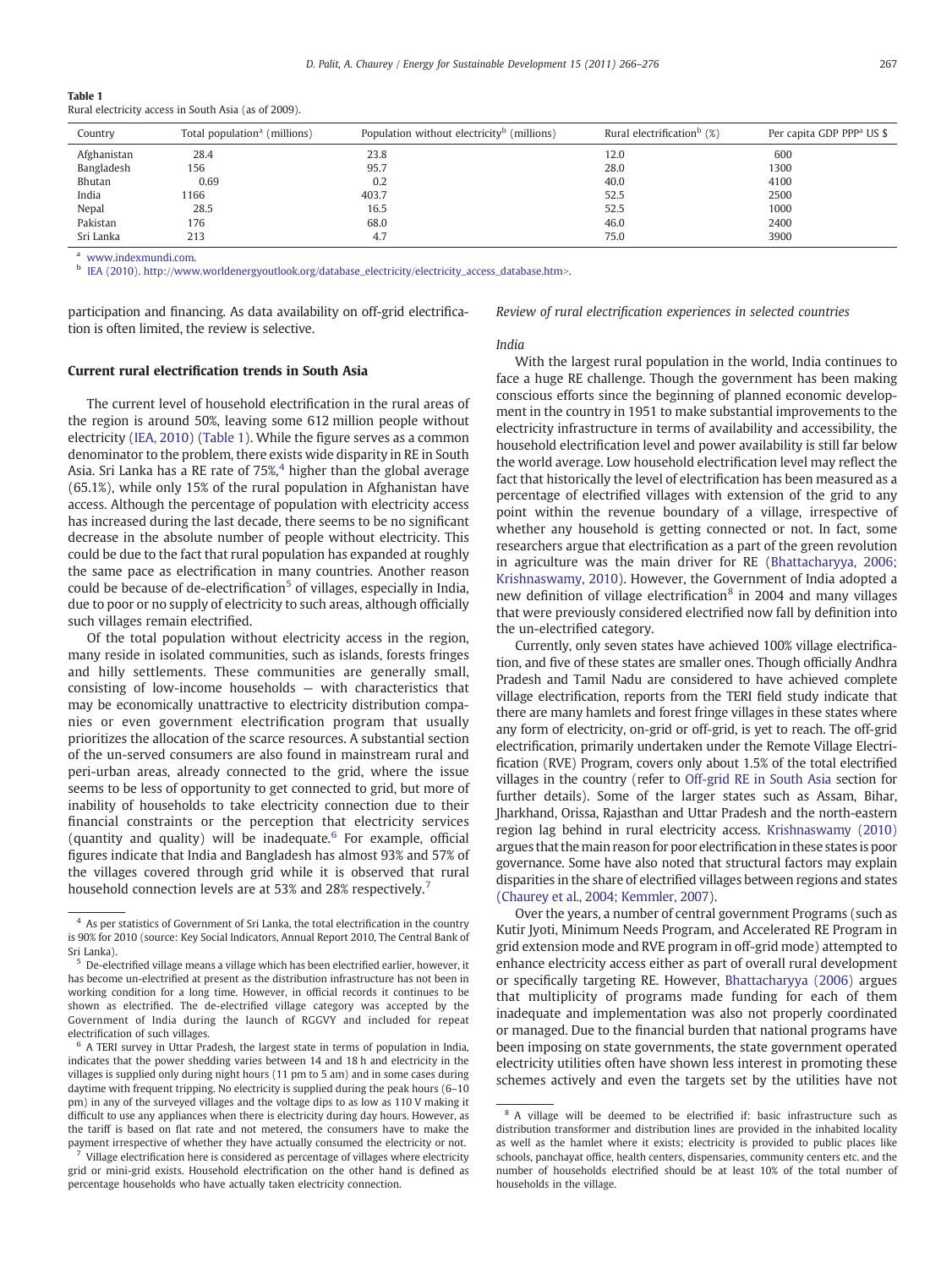been met. To speed up the RE efforts as a 'political goal', the government declared the objective of 'Power for All by 2012' under the REST (Rural Electricity Supply Technology) Mission in 2001 and continued it with the launch of a large-scale electrification effort, the Rajiv Gandhi Grameen Vidyutikaran Yojana (RGGVY) in 2005 to create access to electricity for all households and provide connections to 32 million BPL (below poverty line) households. To ensure revenue sustainability, RE distribution franchises<sup>9</sup> were also introduced, and made responsible for metering, billing and revenue collection for particular territories. In some cases, input based franchises (IBF) were also introduced who procure electricity in bulk from the distribution utility and distribute the same in their operational areas. These policies have improved the financial and institutional status of the state utilities and have widened the governments' scope of action in the sector.

However, the overall achievement of the RGGVY against the targets set to be attained by end of 2012 is not encouraging. While 61% of the targeted villages had been electrified as of April 2011, only about 20% of the un-electrified rural households have taken connection ([MoP,](#page-10-0) [2011\)](#page-10-0). [Rejikumar \(2005\)](#page-10-0) argued that the timescale applied to the electrification targets seems to be highly infeasible. [Dubash \(2004\)](#page-9-0) observed that electrifying all households by the end of 2012 would require connecting 10 million households a year, ten times the average historical pace of household electrification. Researchers argue that a more realistic date by which to achieve the government's targets is 2019/2020 ([Dubash and Bradley, 2005; Purohit, 2009\)](#page-9-0).

#### Bangladesh

According to [IEA \(2010\)](#page-10-0), the overall electrification rate in Bangladesh was 41% in 2009, with only 28% of the rural population having access to electricity. The main mode of electrification has been the extension of the electricity grid through the rural electricity cooperatives called Palli Bidyuit Samity (PBS), modeled similar to the Rural Electricity Cooperatives in USA. The role of PBS is to construct rural electricity distribution backbone, manage and operate the facilities, and distribute power, all under the supervision of Rural Electrification Board (REB). The PBSs are connected to the grid and receive electricity in bulk from the Bangladesh Power Development Board, which is then distributed to their consumers. The tariff structure cross-subsidizes domestic and agricultural consumers by levying rates on them below the cost of service and levying rates above the cost of service on industrial and commercial consumers.

Currently, there are 70 operating PBS, bringing service to approximately 8.4 million consumers ([REB, 2011\)](#page-10-0). In addition, solar home systems (SHS) have also been disseminated in the remote areas of the country and have covered around 0.8 million consumers (refer [Off-grid RE in South Asia](#page-3-0) section for further details). Despite the country's political, social, and economic instability, the REB model can be considered successful to the extent that it created the distribution backbone covering almost 90% of the effective rural area and has achieved a certain level of results in terms of proper system design, low system loss, and high collection efficiency. However, similar to Indian situation, households getting connected to the network continue to remain low as compared to the total number of rural households. Further, poor households have much lower electrification rate as compared to non-poor households ([GNESD, 2004](#page-10-0)). One of the reasons for low level of electricity access by the poor could be high upfront cost of getting connected to the electricity network. At the same time, the focus on strictly enforced performance targets for PBS (such as revenue/km of line, collection efficiency, cost of service, system loss to name a few) may also have impeded the PBS to connect households in unviable areas. [Shrestha et al. \(2004\)](#page-10-0) opines that inadequate electricity generation capacity commensurate with the increased demand due to expansion in the distribution network to cover new areas, lack of adequate financial resources to support RE as well as slow national economic growth could also have limited electricity access of rural households. Nevertheless, the Government of Bangladesh has targeted to provide access to all by the year 2020 [\(GoB, 2005](#page-10-0)).

#### Nepal

The RE rate in Nepal is around 52% with uneven distribution being higher in the accessible lowland regions (the terai) and lowest in the mountain communities. Though the electrification rate is low, the country has made significant progress since the beginning of the last decade to extend electrification to the remote areas. [Zahnd and](#page-10-0) [Kimber \(2009\)](#page-10-0) observed that about 10 million people, out of Nepal's estimated 28.5 million (at the end of 2006), live in such remote locations where it will be difficult to extend the national electricity grid for decades to come. The Government recognized the fact early and formulated the hydro power policy 2001 ([NDF, 2004\)](#page-10-0) which allows domestic private sector to generate and distribute electricity by building micro-hydro power projects of up to 100 kW capacity. The Water Resources Strategy 2002 also emphasized active participation of rural communities and private entrepreneurs and envisaged electrifying 60% and 80% of the nation's households respectively by the end of years 2017 and 2027 respectively [\(NDF, 2004](#page-10-0)). A noteworthy feature of the RE situation in Nepal is that almost 30% coverage in rural areas and 10% of overall electrification is through the off-grid route [\(REP, 2008](#page-10-0)).

Since 2003, Nepal also started experimenting with community involvement as part of their Community RE Rules. This was done to bring in operational efficiency in the distribution sector, which was witnessing high system losses and poor revenue collection over the years. Consumer associations, typically in the form of cooperatives, take the responsibility of managing, maintaining, and expanding the rural distribution of electricity. Communities raise 20% of the investment cost for grid extension to their area and 80% of the cost is borne by the Government of Nepal through the Nepal Electricity Authority (NEA). The NEA sells power in bulk to rural electricity cooperatives that distributes and collects revenue from the villagers. [Ghimire \(2011\)](#page-10-0) reports more than 230 cooperatives across Nepal have entered into agreements with NEA. Ghimire also shares that currently 135,000 rural households have been electrified through community based RE and the number will increase to about 230,000 households as pipeline projects are completed by end of 2011 and the communities have till now contributed a total of US\$ 6.89 million towards their share.

# Sri Lanka

Sri Lanka stands out among the South Asian countries for its high rate of household electrification. During the period 1986 to 2005, the

<sup>&</sup>lt;sup>9</sup> Under the Electricity Act 2003, a franchisee means a person authorized by a distribution licensee to distribute electricity on its behalf in a particular area within his area of supply. Broadly there are two types of franchisees operating in India viz. revenue franchises (RF) and input based franchises (IBF). The role of a RF is limited to billing, revenue collection, complaint redressal, facilitating release of new service connection and keeping vigil on the status of distribution network in the franchised area for providing appropriate feedback to the utility. The franchisees are paid a fixed percentage of collections on achievement of the target. There is also levy of penalty for not achieving the targets and incentive for exceeding the target. However, the drawback in the RF model is that the franchisee is not a partner in loss reduction since the remuneration is linked to the collections made and not on the energy input to the area. On the other hand, the IBF, buys electricity from the utility at a pre-determined rate and distributes the electricity within the prescribed territory. It also handles all commercial activities related to issue of new service connections, metering, meter reading, billing, collection, realizing bad debts, disconnection, reconnections, customer complaint handing etc. The energy is supplied by the utility to the IBF and is recorded through a meter at a point (say at the distribution transformer level or 11 kV feeder level). The IBF collects revenues from the consumers based on the regulated tariff and keeps the surplus after paying the utility for the energy received at a bulk supply tariff. The more efficient the franchisee is in reducing distribution losses and improving billing and collection efficiencies the more profits it earns. The utility on the other hand is insulated from any distribution losses arising from the working of the franchisee in the area.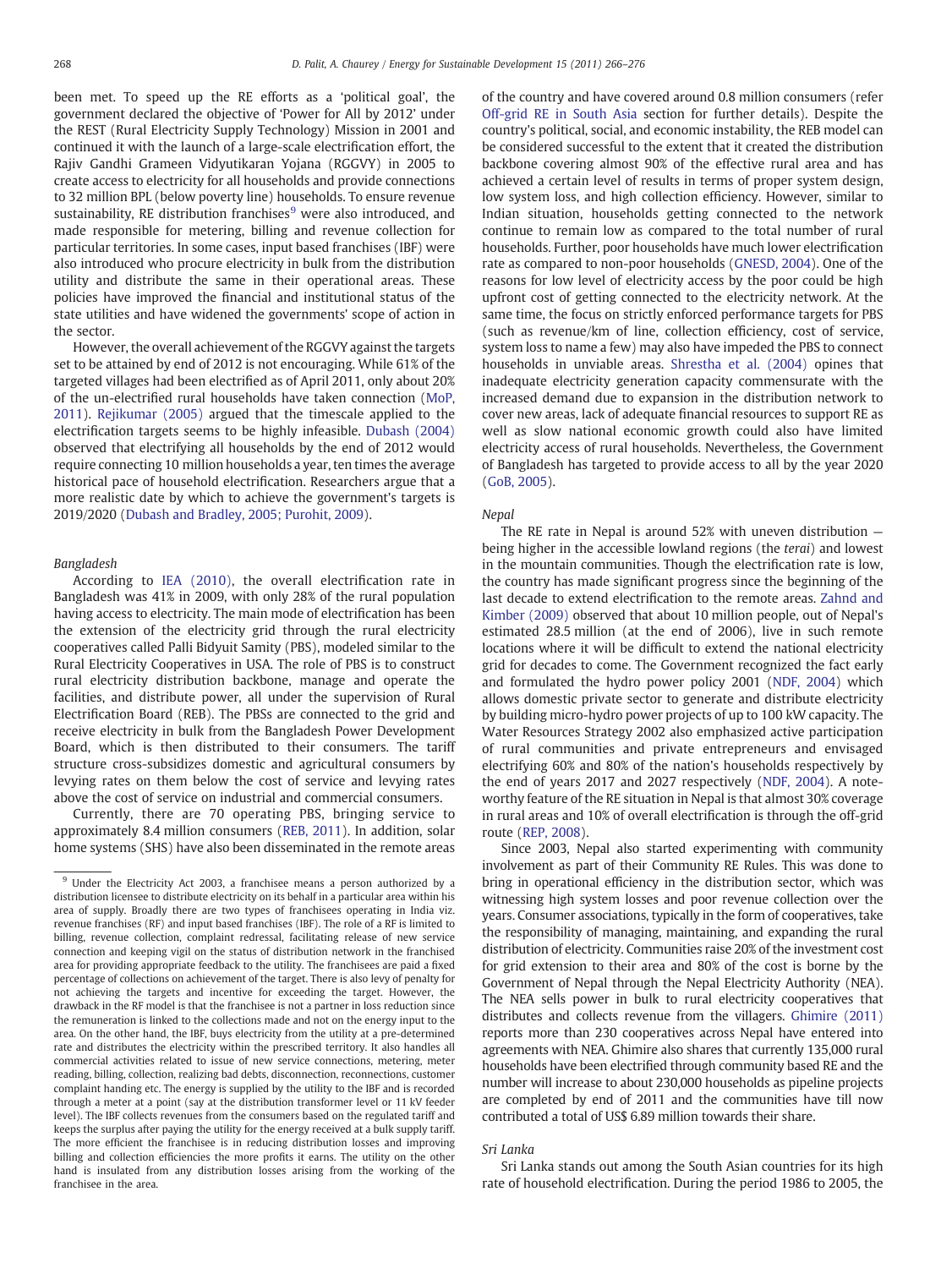<span id="page-3-0"></span>national electrification rate improved significantly from 10.9% to 76.7% due to aggressive electrification efforts [\(ADB, 2007](#page-9-0)). Almost 75% of the rural households are connected to electricity grid while another 2% are connected through off-grid option. Sri Lanka's high electrification rate compared to other South Asian countries reflects an early move by the Government to create grid electricity infrastructure through donor support as well as utilize the country's significant hydro resources for meeting the demand. Another significant feature is setting up of annual targets for household connection rate as part of the Energy Policy 2006 and the road map for achieving the targets. ADB has been mainly supporting the Sri Lankan Government to achieve its electrification goals. Similar to other developing countries, connection prices were a barrier to electrification of households. ADB designed and created a revolving fund to support grid connections for poor households through micro-lending [\(ADB, 2009\)](#page-9-0). The power fund targeted poor households who are within range of a grid but lack finance to take connection, costing US\$130 to US\$170. Building on the initial success of the scheme from 2004 to 2009, ADB approved a new credit program, which aims to connect at least 75,000 households into the grid by 2016 to support the government's goal to substantially raise rural electricity coverage to more than 90% through grid by 2016.

### Grid-connected vis-à-vis off-grid mode

It is observed from the Current rural electrifi[cation trends in South](#page-1-0) [Asia](#page-1-0) section that grid extension has been the most favored approach to rural electrification. A TERI study in India indicates that off-grid connections act more as a pre-electrification option, with the community continuing to aspire for grid connection because of fixed duration<sup>10</sup> and limited supply of power<sup>11</sup> from off-grid projects ([TERI,](#page-10-0) [2009a\)](#page-10-0). While the above may be true, off-grid technologies have a role to play in the context of RE. However, it is important to analyze the factors that should influence our choice of technology so that both can complement each other without competing for the same scarce financial resources in enhancing access in the region.

[Reddy and Srinivas \(2009\)](#page-10-0) opine that the choice of energy technology in the context of RE is influenced by various actors and factors — prevailing policy and implementing agencies at the macro level, distributors, service companies and financing institutions at meso level and finally the household socio-economics at micro level. Even though both grid-connected and off-grid have their own advantages and disadvantages, the underlying principle for choice of a particularmode is adopting the least cost technology options and with minimum maintenance requirements as far as possible. [Kumar et al. \(2009\)](#page-10-0) made an attempt to develop a decision making tool which involves approaches that are to be followed for entire planning and formulation of off-grid electrification projects vis-à-vis grid connected projects. The technical feasibility may depend on several factors such as terrain of that location (whether within forest, hilly region, island, plains), distance to existing grid, size of loads, and local availability of resources (both fuel and human resources). While comparing the cost of investments for mini-grids based on local generation versus the cost of grid extension gives a rough estimate of what could be a best solution, the number of prospective connections per km of line (grid extension is favorable if number of connections per km of distribution line are high say more than 25) also is considered to arrive at the best solution.

Off-grid solutions (mini-grid or stand alone) are usually preferred when accessibility is the central issue and cost of extension and servicing of central grid is high. A mini-grid based on locally available renewable energy sources is an attractive option if the village has the threshold number of households (for e.g. under the Village Energy Security Program in India, the threshold number of households is 100 and the required length of the distribution network is within 2 km for system capacity of 10 kWe), optimal load (for e.g. the minimum threshold load for biomass gasifier power projects is 10 kWe as this is the commercially available minimum capacity) and lies in a geographically flat terrain. The main advantage of mini-grid is that it provides a better exploitation of the energy resources and utilization of the power generating equipment is higher (provided capacity is matched with the load while designing) than if stand alone systems are used.

If it is difficult to reach consumers that live dispersed within the distribution lines (the rule of thumb is that if number of consumers is less than 50 in a village or number of connections per km of distribution line is less than 4) or in rough terrains, individual systems such as SHS or solar lanterns are better options. Such individual systems do not necessarily require a community organization; it only requires that there is sufficient willingness and ability to pay and a robust product and spares supply chain exists. However, they suffer disadvantages such as low capacity factor, excess battery costs and finite capacity to store electricity forcing to throw away the extra energy generated.

Further, in areas with adequate availability of renewable energy resources to generate and ensure availability of quality power, distributed generation with local mini-grid, which could work offthe-grid, but, also have the compatibility of being connected with the central grid, could also be an appropriate option. In this case, the priority is to cater to the local needs and any surplus generation is fed into the central grid, and when there is deficit, electricity is drawn from the grid. Also for mini-grids based on infirm resources such as solar and wind power, hybrid systems may be preferred. However, we would like to stress that choosing electrification method and generating equipment can never be done without careful regard to local conditions, with regard to resource availability, technical skills, socio economics and governance setting.

#### Off-grid RE in South Asia

#### Choice of technology

The most common technologies used for off-grid electrification in the region are solar photovoltaic (PV) and mini/micro hydro systems. Solar PV applications in the region include both SHS as well as minigrids. While a typical SHS includes a 20 to 100 Wp (peak watt) PV array, a rechargeable battery for energy storage, one or more high efficiency lamps (either compact fluorescent or LED) and an outlet for a portable black and white television or other very low power consuming appliances, $12$  the mini-grids are typically in the range of 2 kWp to 150 kWp and provide AC electricity [\(Shukla, 2010; Ulsrud et](#page-10-0) [al., 2011](#page-10-0)). Almost all the countries reviewed have used SHS as a means for extending lighting to areas that could not be reached with grid electricity. An interesting feature in Nepal is that smaller capacity SHS (locally called solar tuki) with capacity between 2.5 Wp and 10 Wp have also been widely disseminated. India, on the other hand, has also implemented solar mini-grids especially in Sunderban region and Chhattisgarh to cover un-electrified areas. A key factor of the success of the solar PV program in different countries is due to quality standards ensured for PV panels, batteries, and other components as approved by the technical standards committees in respective

<sup>&</sup>lt;sup>10</sup> Based on field studies, it has been observed that usually solar PV and biomass gasifier based mini-grids operate for 4–8 h in a day. A SHS or solar lantern is also designed to provide lighting for 4–5 h with 1–2 days battery autonomy.

Since the systems work off the grid and have a fixed capacity, they are designed to serve the base load (usually lighting) and any critical load. Any peaking loads such as irrigation pumpsets or milling applications could not be served as in such case the system sizing has to be enhanced. Though it is technically possible to have higher capacity systems, however, this may lead to higher capital cost and lower the overall load factor.

 $12$  Usually SHS with less than 40 Wp is used for lighting purpose whereas SHS above 40 Wp can be used for operating other electrical appliances such as TV, motor, fan, etc.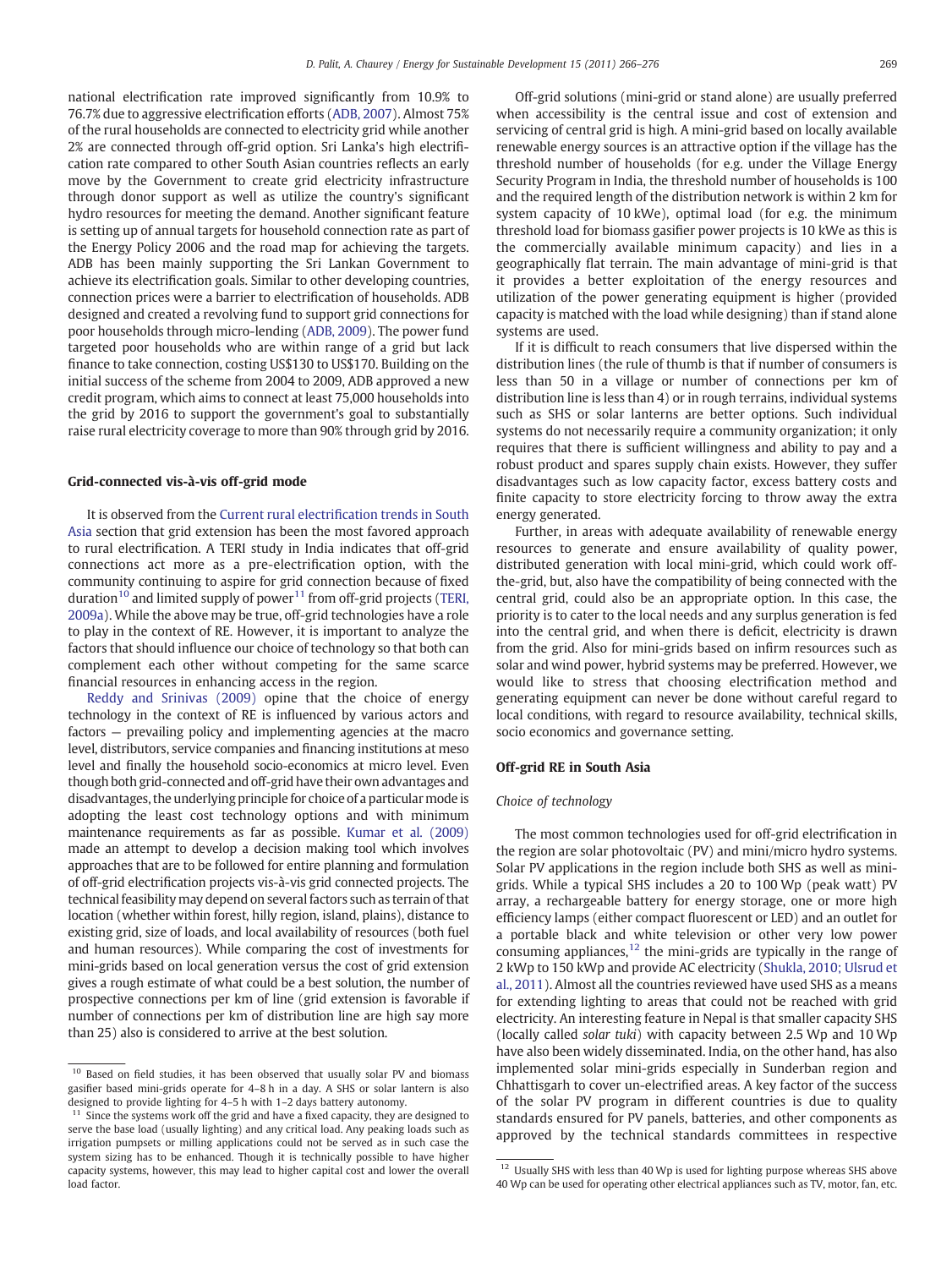countries. However, effective after sales maintenance in remote rural areas continue to pose challenges, especially in India and Nepal, for functionality of solar devices.

The mini/micro hydro systems (usually capacity in the range of 50 kW to 3 MW) have been used to create mini-grids to supply AC electricity locally. While Sri Lanka and Nepal have extensively used this technology to extend electrification to off-grid areas, such plants have also been installed in the hilly regions of India such as Arunachal Pradesh, Sikkim, and Uttarakhand. Many mini/micro hydro projects in the region have been driven by 'technology push', with micro-hydro now being a mature technology greatly improved by electronic load controllers, low-cost turbine designs, and the use of plastics in pipe work and penstocks. However, one of the key challenges faced by mini/micro hydro systems especially in India is low utilization factor due to unavailability of sufficient water discharge during dry season and very high discharges during monsoon in the Himalayan streams (when the plant has to be shut down to avoid damage to the penstock or turbine due to possibility of high quantity of silt coming with the water). The low load factors also results in high O&M costs resulting in uneconomical operation in isolated mode in the hilly areas.

Biomass gasifiers have found use in India and to a limited extent in Sri Lanka for off-grid electrification ([Abeygunawardana, 2011; Ghosh](#page-9-0) [et al., 2006\)](#page-9-0). Biomass gasifier based mini-grids are typically in the range of 10 kW to 500 kW. The technology however has found limited success in India for off-grid electrification. One of the key reasons for this is absence of standardized performance oriented technical specifications of the systems to ensure quality of the products and also due to non creation of proper after sales maintenance network to service the systems in the remote rural areas $<sup>13</sup>$  [\(TERI, 2009b](#page-10-0)). [Ghosh](#page-10-0)</sup> [et al. \(2006\)](#page-10-0) opine that technical barriers remain in the development of engines running only on producer gas for small capacity biomass gasifiers<sup>14</sup>  $-$  these engines are not designed for producer gas and are mostly developed through modification of existing diesel engines that leads to substantial capacity derating. Producer gas quality concerns also remain for handling of the gas by both producer gas only and turbo-charged engines. The technology is also significantly hindered by limited manufacturing capabilities with most gasifier manufacturers having small workshops or small fabricators.

#### Business models

Most off-grid electrification programs in the region have been grantbased and donor-driven, and continue to be so in countries such as India, Nepal and Pakistan. Yet markets have also developed in some countries, such as the SHS and solar lantern market in Bangladesh, Sri Lanka, and India. The rise of these markets reflects innovations in system design as well as in financial and institutional mechanisms. While the grid has been extended mainly through the utility based model (in India, Sri Lanka and Nepal) or rural electricity cooperative (in Bangladesh), a review of literature indicates community based models were often adopted for mini-grid based electrification, albeit with different names such as VEC (village energy committee), VDC (village development committee), and REC (rural electricity cooperative). The VEC or the REC plays the role of stand-alone power producer, distributor and supplier of electricity, manages the revenue through collection of payments for the electricity used from users and dispute resolution in case of power

#### Table 2

Technologies for off-grid electrification and business models adopted in four South Asian countries.

| Country             | Major off-grid technologies<br>implemented                                        | Business models adopted                                                                                  |
|---------------------|-----------------------------------------------------------------------------------|----------------------------------------------------------------------------------------------------------|
| Bangladesh<br>India | <b>SHS</b><br>SHS, solar lanterns, biomass<br>gasifier, micro/mini hydro<br>power | Consumer financing, leasing<br>Consumer financing, leasing, fee for<br>service, village energy committee |
| Nepal               | SHS, micro/mini hydro power                                                       | Consumer financing, village energy<br>committee                                                          |
| Sri Lanka           | SHS, micro/mini hydro power                                                       | Consumer financing, village<br>development committee                                                     |

supply disruption. Though previously private Rural Energy Service Companies have not attempted to in any of the countries, it is observed since last few years that private developers in some Indian states have started providing electricity services on flat rate basis (e.g. Rs 150/per light point per month) in rural areas, through installation of biomass gasifier based power generation systems<sup>15</sup> or diesel generators.<sup>16</sup>

In case of individual SHS, used primarily for providing lighting and entertainment (radio and TV) to some extent, fee-for service, leasing and consumer financing have been attempted. Sri Lanka and Bangladesh followed the consumer financing model involving banks and MFIs (micro financing institutions) for large scale dissemination of SHS. In both, development of effective after-sales maintenance networks was inherent to the business model. Also a key feature of the Sri Lankan model is the provision of buyback and identification of the clear cut consumer service responsibilities between the participating credit institutions (PCIs) and the suppliers of the solar equipment. The RVE program and VESP in India followed the VEC approach. On the other hand, private agencies like SELCO and rural banks (such as Aryabrat Grameen Bank and Prathama Grameen Bank in Uttar Pradesh, Gurgaon Grammen Bank in Haryana, SEWA Bank in Gujarat and Syndicate Bank in Karnataka) and NGOs such as TERI (The Energy and Resources Institute) have been successful in extending lighting through SHS and solar lanterns using the leasing, consumer financing and fee-for-service model respectively.

The major off-grid technologies and the business models in the four selected South Asian countries are shown in Table 2.

#### Coverage and management

In India, the off-grid electrification has been carried out under RVE Program, the VESP and the Technology Demonstration Program, all administered by the Ministry of New and Renewable Energy (MNRE) and implemented primarily through designated state renewable energy development agencies. In addition, various NGOs have also been attempting to create electricity access through off-grid options with funding support from MNRE, bilateral and multilateral aid agencies. The RVE program, initiated in 2001, covers un-electrified census villages and hamlets that are not likely to receive grid connectivity. RVE electrified 8033 villages and hamlets as of

<sup>&</sup>lt;sup>13</sup> The performance of the biomass gasifier projects implemented under VESP or RVE program in remote rural areas is found to be unsatisfactory especially due to technology management and product quality issues On the other hand, biomass gasifiers implemented by private companies in some parts of India for electricity supply to 'not so remote' areas are reported to be working satisfactorily (refer also footnote 8).

<sup>&</sup>lt;sup>14</sup> Usually, for small capacity gasifier systems running on only producer gas such as 10 kWe or 20 kWe, diesel engines are modified (CI engine converted to SI engine) and coupled with the gasifier, as gas engines are not commercially available for smaller capacity range. Gas engines are used for 25 kWe capacity systems and above.

<sup>&</sup>lt;sup>15</sup> Husk Power Systems, DESI Power and Sharan Renewables are some privately owned companies that have set up biomass gasifier-based power plants with capacity ranging from 30 to 100 kWe covering around 300 villages and hamlets across Bihar and Uttar Pradesh. These gasifiers run on a variety of crop residues, such as rice husk, sugar cane toppings, corn cob, etc. and provide electricity services to villages on flat rate or metered basis.

<sup>16</sup> In many villages across India, especially in Bihar, Madhya Pradesh and Uttar Pradesh, use of diesel gensets (called choti bijli) is common. These are usually owned by individuals and used to supply power to their own homes or for powering irrigation water pumps. Often an enterprising villager works out an arrangement to provide power either to a cluster of houses or for some economic activity. The electricity is priced as flat rate (ranging between Rs 10 and Rs 15 per kWh if converted to kWh basis) and so it is availed of only by those who can afford it or who cannot afford to do without it.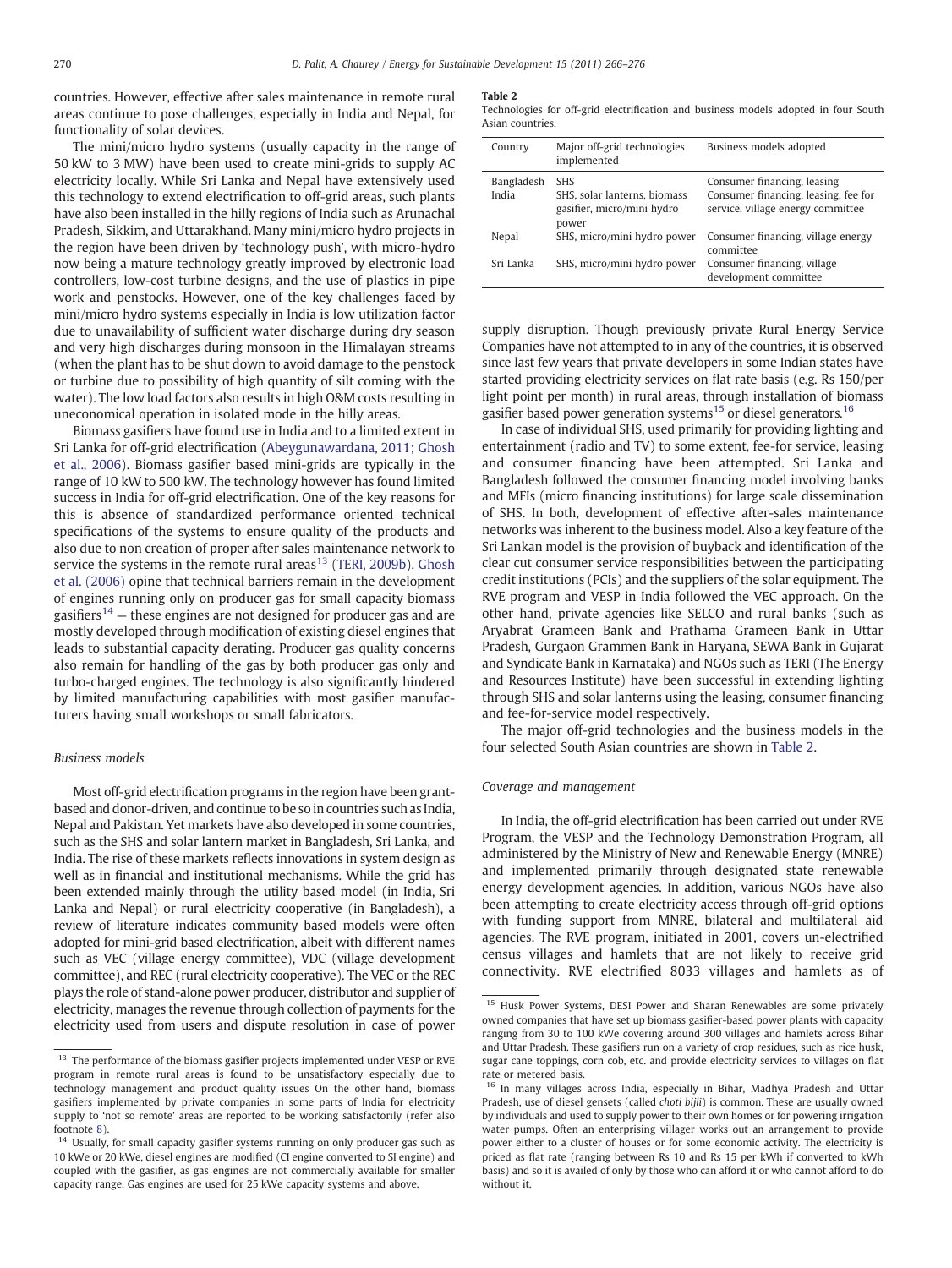December 2010 ([MNRE, 2011\)](#page-10-0). The VESP, conceptualized as a step forward to the RVE program, attempted to address the total energy need for cooking, electricity, and motive power in remote villages through use of the locally available biomass. In the test phase, 79 projects, covering as many villages, were sanctioned of which 56 have been commissioned till date. MNRE statistics also indicate that about 5.8 MWe of solar PV, 6.98 MWe micro hydro power and 669,400 SHS have been deployed till 30 March 2011.

Bangladesh has an impressive SHS program for off-grid areas, implemented by IDCOL (Infrastructure Development Company Limited), a state-owned financial institution. IDCOL implements SHS through its 30 partner organizations (POs) whose main role is to select the project areas and potential customers, offer micro-lending, install the systems, provide after sales maintenance support, and provide training to the users and local technician in order to create local expertise and ownership on the system. Of the targeted 1 million SHS installations by the end of year 2012, around 872,070 systems have already been installed as of March 30, 2011 [\(IDCOL, 2011\)](#page-10-0).

The Energy Service Delivery project, under the aegis of Sri Lanka Sustainable Energy Authority, was primarily responsible for steering the off-grid program in Sri Lanka. This project provided the basis for a market-based approach, coupled with a credit line, to the introduction of renewable energy development in Sri Lanka. It was designed to promote private sector and community based initiatives for the provision of electricity services through grid-connected mini hydro projects, off-grid village hydro schemes and solar PV electrification of rural homes. While the village hydro schemes were built, owned and operated by rural communities through electric cooperative societies, the private sector was instrumental in promoting SHS [\(Gunaratne,](#page-10-0) [1994\)](#page-10-0). The Energy Service Delivery project catalyzed the solar market, involving financial intermediaries, called participatory credit institutions, by installing 20,953 SHS, with a total capacity of 985 kW, against a target of 15,000 systems; 31 MW of mini hydro capacity against a target of 21 MW; and 350 kW capacity through 35 village hydro schemes serving 1732 beneficiary households against a target of 250 kW [\(REREDP, 2010](#page-10-0)). The REREDP (Renewable Energy for Rural Economic Development Project), which followed the Energy Service Delivery project, has over the past decade, electrified more than 130,000 rural households through SHS and isolated mini-grids.

Off-grid electrification in Nepal started to develop after the establishment of the AEPC (Alternate Energy Promotion Centre) in 1999. Under AEPC, donor supported programs namely Energy Sector Assistance Program (ESAP) and Rural Energy Development Program (REDP) assisted in a substantial way to promote off-grid energy supply. From 2000 to 2005, Nepal achieved, on a per capita basis, the fastest penetration of renewable energy systems in support of rural electrification. For example, it is reported that two-thirds of the increase in the RE rate during the period from 2001 to 2004/05 came from off-grid solutions ([REP, 2008](#page-10-0)). [Bhandari and Stadler \(2009\)](#page-9-0) note that about 115,000 SHSs had been installed under various government programs and private sales with a total installed capacity of around 3.5 MW. The current phase of ESAP aims to provide energy solutions to more than 1 million households through its various program [\(ESAP, 2010\)](#page-10-0). It is supporting creation of mini-grids, to be fed by hydro power with capacity 5 kW to 1 MW, as pre-grid electrification option. In addition to mini-grids, it is also targeting to cover 150,000 households with SHS and about 250,000 households by solar tuki systems [\(ESAP, 2010\)](#page-10-0).

# Enabling policies

Most of the countries in the region have established RE bodies or formulated schemes with supportive legislation to extend RE. However, there has been no separate policy framework for the offgrid based RE. In India, the Electricity Act (EA) 2003 made the government (both state and central) obligated to supply electricity to

rural areas.<sup>17</sup> It also opened the door to off-grid generation to a much greater extent than it existed before. The EA specifies distributed generation (DG) through stand-alone energy systems under Section 2 (63) in addition to grid extension as a mode for RE. Further, provision of electricity to "notified" rural areas, from generation through to distribution, is allowed with no prior need for a license, opening the door to dedicated rural electricity businesses. The National Electricity Policy and Rural Electrification Policy state that wherever grid based electrification is not feasible, DG together with local distribution network would be provided. This made inclusion of DG as part of the RGGVY, which was a great step for mainstreaming off-grid technologies within the ambit of the national RE strategy. Though the Jawaharlal Nehru National Solar Mission has not been established to foster RE per se, it does mention the use of solar energy as a means for RE and envisages that by the end of phase 1 in 2013, the mission should have led to the setting up of cumulative capacity of 200 MW of off-grid power ([MNRE, 2010\)](#page-10-0).

The Energy Policy 2006 in Sri Lanka clearly emphasized provisioning of electricity to all feasible areas, by extending the national grid and focused rural energy initiatives using off-grid technologies, and set up specific annual targets, milestones and institutional arrangements to achieve the same ([GoSL, 2006](#page-10-0)). The Policy also attempted to address the issue of energy supply under Small Power Purchase Agreement and also made provision for viability gap funding to ensure renewable projects become financially viable for the project developers for augmenting the electricity supply. The Hydro Power Policy 2001 in Nepal is by far the most relevant policy in existence for RE ([NDF, 2004\)](#page-10-0). It emphasized the tying up of electrification with economic activities and encouraged establishing small and mini hydropower projects at local levels. At the same time, the Water Resources Strategy 2002 also recognized the fact that providing electricity to rural populations is a major challenge in Nepal due to the scattered nature of the population in remote mountainous areas and thus envisaged a combination of grid extension, isolated generation and reliance on alternative approaches.

The establishment of the Rural Electrification Board in Bangladesh, through the issuance of Ordinance Number LI of 1977 was the first major institutional reform in the power sector that emphasized RE and aimed at increasing electricity access in rural areas. This institutional reform helped to increase the number of electrified households from around 25,972 during the pre-reform period (i.e. 1982) to more than 8 million households now. On the other hand, the promotion of SHS in Bangladesh was successful mainly because of a market based model and a suitably designed financing model by IDCOL. The Renewable Energy Policy Bangladesh, published in 2008, has recognized renewable energy as having strong potential for delivery of electricity services to the entire country by 2020.

#### Local participation

Community participation is widely accepted as a pre-requisite to ensuring equity and sustainability of RE efforts. It is observed from the RE efforts in all the study countries, that local participation, whether in the form of RE distribution franchises in India, the electricity cooperatives in Nepal and Palli Bidyut Samities in Bangladesh, have helped in reducing theft and distribution losses, improved billing and revenue collection efficiency and more importantly ensured stable delivery of electricity [\(TERI, 2007a,b, 2010; Yadoo and Cruickshank,](#page-10-0)

<sup>&</sup>lt;sup>17</sup> The EA 2003 made the government (both state and central) obligated to supply electricity to rural areas including villages and hamlets. Section 6 of the act mandates the hitherto implied Universal Service Obligation by stating that the government shall endeavor to supply electricity to all areas including villages and hamlets. Section 5 further mandates the formulation of national policy on RE focusing, especially, on management of local distribution networks through local institutions. The EA 2003 in Section 4 also frees stand-alone generation and distribution networks from licensing requirements.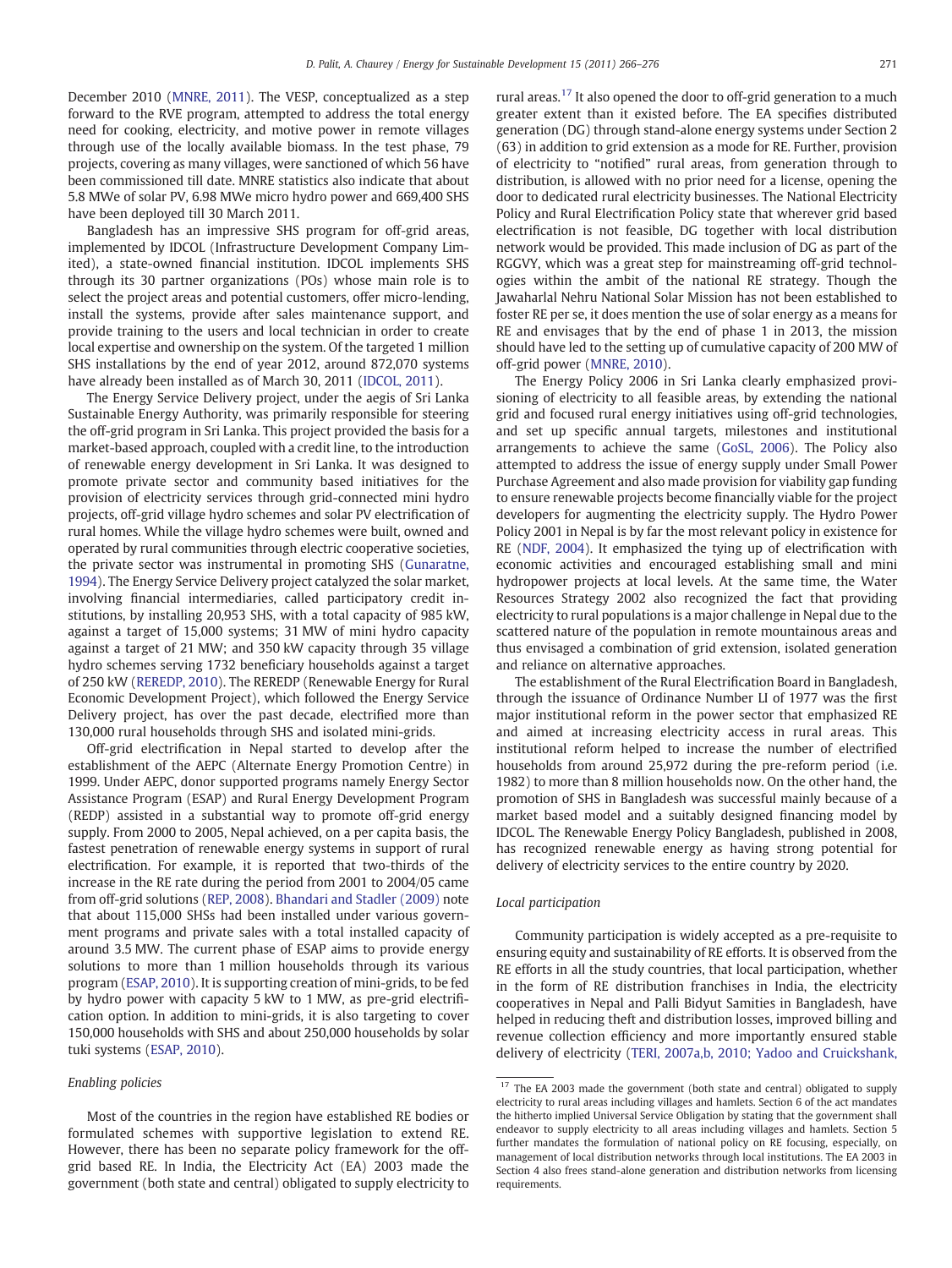[2010\)](#page-10-0). With local participation in the case of PBS, the system has remained transparent in the crucial areas of management and operations and the transparency has also motivated the stakeholders to adhere to strict financial discipline. Further, it is also observed that there has been more success where intermediary organizations, such as NACEUN (National Association of Community Electricity Users — Nepal) and PBS, have helped the local planning process. In off-grid programs the involvement of rural communities, particularly their participation in decision-making committees, has added value to the planning process and given communities a sense of ownership. While community participation in off-grid projects has been relatively successful, there has also been negative fallout from communitycentered projects. One of the key reasons is because of the fact that almost all off-grid projects are located at remote locations, thereby making it more challenging for sustainability. [Shrank \(2008\)](#page-10-0) observes, based on a case study in the Sunderbans, that the community management system did not create incentives for maximizing profit at each power plant, thus creating problems for the coverage of costs of the power supply.

# Financing

In case of off-grid electrification, it is observed that leasing of energy generating products, consumer financing models, and direct subsidy under state program has been instrumental for promotion of decentralized systems. Micro-hydro system costs per kW vary from \$1850 to \$5010 including the cost of power evacuation and distribution system [\(Mainali and Silveira, 2011; Nouni et al., 2006](#page-10-0)). The wide variation of costs can be attributed to highly site-specific nature of hydro projects. Costs also are impacted by management practices, proper sizing and appropriate standards. The typical SHS cost in the region varies from \$8 to \$20 per Wp, while biomass gasifier costs in India ranges between \$ 1000 and \$1400 per kW for small capacity systems.

Among the successful SHS programs, IDCOL and Energy Service Delivery/REREDP offer refinancing through soft loans (6% interest with 10 years maturity and 2 years grace period) to their intermediaries (such as POs and PCIs) and also channel grants to reduce the cost of SHS. The intermediary provides credit to customers, who pay 10– 20% of the total cost as down payment and the outstanding in monthly installments, which also covers the maintenance cost. The center piece of these schemes were long term loan packages from donors to the government which made it possible for government to 'on lend' funds to local banks for proving credit to customers.

[Mainali and Silveira \(2011\)](#page-10-0) also share that in Nepal, loans were used to cover 55% of the capital cost of SHS, followed by subsidy (27%) and owner's equity (18%). The financial mix for mini/micro hydro power reveals that the proportion of subsidy at 55% followed by local community contribution as equity (33%), loan (11%) and additional loan from local government (1%). Further, there has been increasing trend in community contributions towards meeting a percentage of the capital cost of systems in Nepal which can be viewed as an indicator that RE is moving towards sustainable business.

In India, the RVE and VESP provide direct subsidy to implementing agencies at 90% of the project cost, up to a predefined maximum of INR 18,000 per household. The balance 10% can be financed through state or other central government support or by the users. Currently, the JNNSM provides capital subsidy on off-grid solar products (INR 90/Wp) and soft loan at 5% per annum ([MNRE, 2010\)](#page-10-0). Further, to meet unmet community demand for electricity or in un-electrified rural areas, standalone solar power plants with mini-grid, capital subsidy is provided at INR150/Wp and soft loan at 5%. On the other hand, the DDG program of RGGVY considers technology with the lowest marginal cost for a given area and extends subsidy of 90% of the project cost and some operational subsidies. The subsidy is released on annuitised basis based on performance of the system for five years.

However, it is also observed that commercial finance for off-grid electrification has been very minimal. [Jaisinghani \(2011\)](#page-10-0) observes that most companies active in off-grid distribution are not able to access sufficient capital to expand. He further argues that off-grid electrification is also hindered by non-uniform technical approaches, undeveloped non-technical processes (such as tariff collection, and response to system abuse) which are also hindering access to finance at the early project stage.

# Specific challenges

There are many challenges – technical, financial, regulatory, and institutional – hindering electricity access in the region. In spite having moderate to high village electrification rate, the household connections in rural Bangladesh and India continue to be low. In case of SHS, the lowest strata of the society find it difficult to procure SHS on the available financing options. Difficult terrain and poor economic condition also seem to be hindering the electrification efforts in Nepal. In Sri Lanka, the SHS market is diminishing with extension of grid and it is reported that people are defaulting on their loan repayment after taking grid connection. Some of the specific challenges, inhibiting the growth of the sector, are discussed here:

- A large number of off-grid electrification projects have not succeeded as focus has been on technical installation without paying sufficient attention on whether they can be sustainable in the long run [\(Kumar et al., 2009\)](#page-10-0). [Palit \(2003\)](#page-10-0) highlighted, based on specific examples from north eastern region of India, that lack of availability of adequate maintenance facilities and inadequate capacity building of the technicians acted as a barrier. On the other hand, [Martinot et al. \(2001\)](#page-10-0) observed that credit risk tends to be a serious concern for both financiers and dealers of SHS and makes credit sales particularly challenging.
- A TERI study on biomass gasifiers for off-grid electrification highlights a number of sustainability challenges ([TERI, 2009b](#page-10-0)). Some of them are low concentration of electricity demand (making distribution expensive<sup>18</sup> and difficult); low economic activity (implying low demand for electricity); difficulty on the part of users to pay for electricity; difficulty in operation and maintenance due to remote project location; limited technical knowledge of VEC members and weak biomass fuel supply chain linkages.
- Mini-grid projects encounter many challenges for financial sustainability because most of these projects are set up in remote villages resulting in high transaction cost. These challenges lead to a feedback loop, wherein lower plant load factor of the systems lead to higher cost of generation ([Kumar and Banerjee, 2010](#page-10-0)), which do not match with the ability to pay by the consumers. For example, a biomass gasifier system does not function when the load is less than one-fourth of the rated plant capacity of the plant. The consumers become reluctant to pay when the plant does not function and the discontinuation in payment makes it further difficult to run as the operators lose interest. While the issue is also prevalent in the remote villages covered by utility's grid network, the issue gets addressed through regulatory measures such as cross subsidization of the consumer tariff [\(Palit et al., 2011\)](#page-10-0).
- Grid connected projects have advantages in terms of reliability because the grid acts as a balancing sink or source and also supplements power in the local area during periods of plant shutdown. Further, grid can also support productive loads,

<sup>18</sup> Technically, distribution line should not be more than 1–2 km for optimal voltage level and costs. However, because of low demand per household (only lighting load) and there is a critical minimum capacity of biomass gasifiers (which is 10 kW), minigrid is extended to cover households in a wider area (for higher load factor) resulting in high cost. Longer distribution line also introduces higher cost for service and maintenance.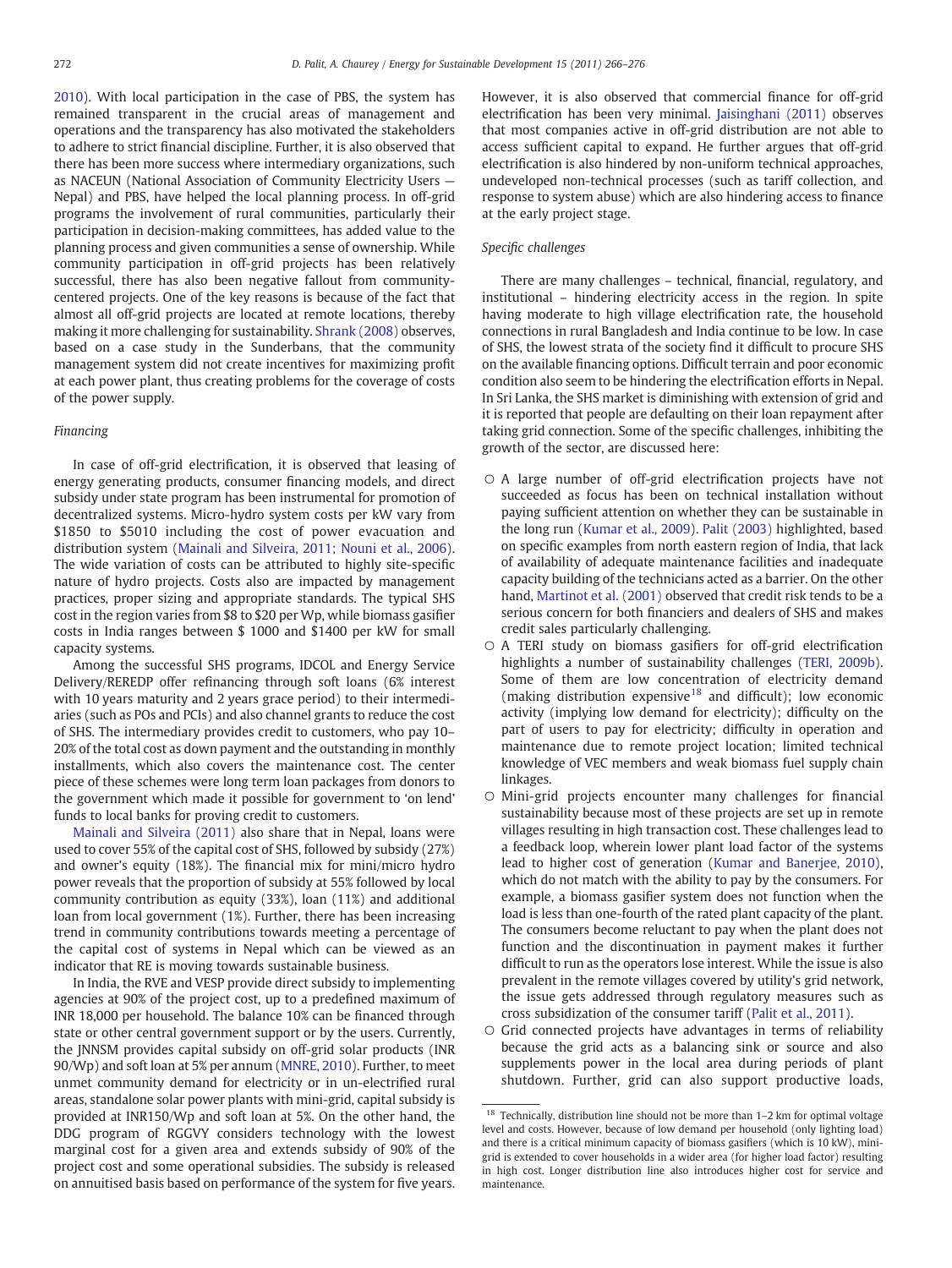irrigation pumps and agri-processing on demand in contrast to the capacity constraints of small off-grid projects [\(TERI, 2009b](#page-10-0))

- The REB experience (Bangladesh) shows that while some cooperatives have a good customer mix including industrial customers and have achieved break even, those in the remote areas are finding it difficult to produce positive margins, even after years of operation. Subsistence level energy consumption activities such as lighting account for bulk of the power consumed in such areas (resulting in lower load factor than the threshold load factor for viability) and with most domestic rural consumers falling within the minimum tariff slab, the revenue generated from such areas is low as compared to cost to provide the services.
- India, Bangladesh and Nepal face a severe electricity supply constraint $19$  which is one of the key factors impacting the RE sector. On the other hand Sri Lanka has fully utilized its micro and small hydro potential in a planned way and has also introduced small power producers program based on dendro-thermal and other renewable resources to augment the supply situation in the rural areas. The annual available biomass energy potential for electricity generation in Bangladesh is in the range of 184 and 224 TWh [\(Hossain and Badr, 2007\)](#page-10-0), which could probably be utilized for decentralized electricity generation to augment rural supply situation. Similarly, small and micro hydro power can be fully tapped in Nepal to augment the supply in rural areas. A World Bank study (2010) for India also shares that distributed generation and supply model, mainly biomass and small hydro power, could well be utilized to improve RE efforts.

# Summary of key findings

Across South Asia, a wide variety of RE models and technologies have been implemented. While on the one hand because of such a wide range of implementation efforts, it is difficult to identify and fully analyze all, or to create clear directives for best practices, the range of options also presents the opportunity to glean lessons. This review presents a number of interesting findings and lessons as summarized here:

a) While the village electrification level in Bangladesh and India is moderate to high, the actual number of connected households is comparatively low. In fact, the current definition of village electrification is India requires electrification of only 10% of households, for a village to be considered as electrified. In both these countries, the key issue is 'how to improve the household level connection' and also 'how to ensure sustained electricity supply to rural areas in line with the demand'. Sri Lanka, by adopting targets and milestones for connecting rural households and arranging micro-lending for poor households desirous of taking electricity connection could achieve a high household connection level. The country is also utilizing its local hydro resources potential to augment supply especially off-grid areas. Further, the better economic condition of households in Sri Lanka may also have contributed to their decision to take electrical connection as compared to Bangladesh and Nepal. Nepal, because of its hilly and forested terrain is finding it difficult to extend grid coverage and sustaining the same. Another interesting fact in India and Bangladesh is that the SHS are not considered in the RE figures

as they cater only to lighting needs, while Nepal and Sri Lanka considers SHS also as a means of electrification.

- b) All RE projects examined have involved a significant subsidy component especially capital subsidy. However, different approaches have been adopted for grid based and off-grid electrification. 'Top down' approach has been primarily adopted in extending grid to rural areas with the planning and implementation undertaken by central or state level agencies, Off-grid electrification, through mini-grids or otherwise, has been mainly through community centered projects or involving non-governmental organizations and thus lacks a organized delivery model.
- c) The rate of success is directly dependent on the government's commitment in creating an enabling environment such as clear cut policy framework and milestones, systems for defining and enforcing appropriate technical standards, standardized operational metrics, financial support mechanisms and support towards R and D and training. Market has a very minimal role for central grid based electrification. Bangladesh and India are two examples where we can see that the creation of REB and launch of REST mission and later the RGGVY assisted in sharply increasing the village electrification rate. At the same time, specific targets, milestones and institutional responsibilities adopted in the Sri Lanka Energy Policy for improving households connections – both through grid connected and off-grid model – along with the 'Power Fund for the Poor' project helped in achieving high household electrification level.
- Bangladesh and Sri Lanka have had success in disseminating SHS following a market based approach which indicates that it is possible to successfully implement off-grid programs in association with the private sector and MFIs. Improved access to capital, development of effective after-sales service, customer centric<sup>20</sup> market development and regular stakeholder involvement assisted in scale-up. In both the cases, output focused approach offered private companies and MFIs/NGOs incentives to enter new markets and deliver pre-defined products, while grants increased product affordability and covered a portion of the incremental costs of introducing clean energy products. While these experiences may be true for delivery of individual systems, the design principles key to their success can also be extended to cover other off-grid technology. In fact, both projects are also providing other off-grid and rural energy services (such as financing for setting up of solar and gasifier based mini-grids and biogas plants) in their area of operation.
- e) The success of the cooperative or community centric delivery model has been due to equity, commitment and transparency in decision making. However, they may also be vulnerable to cooption and coercion by local power brokers, if appropriate checks and balances are not put in place. An appropriate institutional environment, whether a government regulatory body or a decentralized membership based self-regulating body such as NACEUN or Federation of Electricity Consumer Societies in Sri Lanka, could create a highly favorable delivery mechanism for rural electrification.
- f) The community approach has been particularly successful in cases where the project has also worked at improving the productive uses of electricity (to increase daytime demand) and the capacity of the consumers to procure electrical appliances [\(Yadoo and](#page-10-0) [Cruickshank, 2010\)](#page-10-0). VESP in India also indicates that revenue realization is comparatively better in projects where villagers are having cash income because of either existing income generation

<sup>&</sup>lt;sup>19</sup> The access to electricity grids does not necessarily mean that there is reliable electricity supply to meet the needs of the rural people. In India and Bangladesh, the Central Electricity Authority and Bangladesh Power Development Board statistics indicate that the peak power deficit was more than 10% and 27% respectively during the year 2010. Similarly, Nepal Electric Authority reports that the annual energy deficit was more than 20% of the demand during 2008–09 and load shedding period was up to 16 h a day in the rural areas. As priority is always provided to meet the urban and commercial demand, due to expectation of higher returns (as tariff is high in such areas), the rural areas are neglected and is impacted by frequent blackouts.

 $20$  Many government programs sometimes are not in line with what consumers wants. For example, consumer surveys are not undertaken to ascertain the type of luminaire or appliances s/he plans to use after getting electricity connection and design the system capacity accordingly, or whether the consumers will prefer SHS or mini-grids in off-grid areas etc.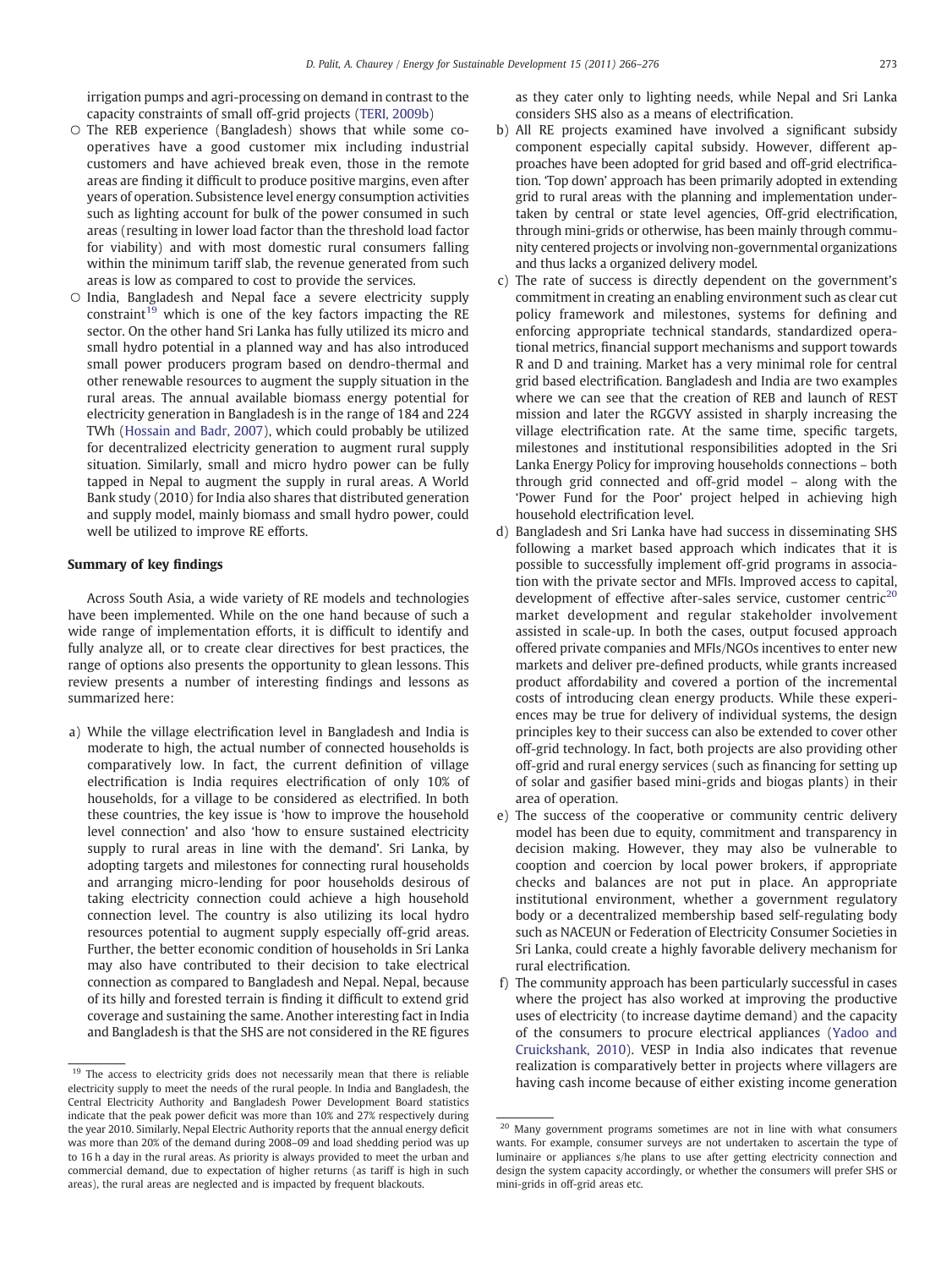activities or newly introduced activities after being electrified [\(TERI, 2009b](#page-10-0)). On the other hand, VESP and REB also suggest that not all areas are equal in terms of their suitability and prospects for productive or micro-industrial end uses. Subsistence-based economies, a feature of off-grid areas, with little market for local consumption have very little prospects for micro-enterprises and thus cannot make full use of electricity to power them.

# The RE boosters

Based on the analyses, we observe that all the countries do not have similar issues related to electrification efforts and so may need a differential approach to enhance the level of electrification. While there is no doubt that conventional grid extension has been and will continue to be a preferred approach, distributed generation can also be attempted to enhance power supply as well as extend electrification to remote areas. This section raises some pertinent questions and attempts to suggest measures to improve the pace of RE in the region.

### How to improve the household electrification level?

While the extent of village electrification level in India and Bangladesh is good, the electricity connection at the household level is low. The key task is to improve the overall household connection level at a rate that exceeds the rate of population (or number of households) growth. The micro-financing of household connection experience from Sri Lanka will be particularly useful in expanding the household electrification level in countries such as India and Bangladesh where Government support is currently being used to expand the network to the rural areas. With both these countries are having a strong MFI network, the tasks should be easier. Rural distribution utility in these countries can tie up with local MFIs and attempt to develop schemes whereby the MFIs can bear the cost of connection charges (including cost towards energy meter) and the money can be recovered by the utility through monthly electricity bills.

# Do we need regulatory measures to ensure viability of mini-grid projects?

Most of the mini-grid projects suffer from non viability as cost of electricity generation from such projects is high while the return through tariff is low. The remoteness of projects increases the capital cost, operation and maintenance costs and in turn the cost of generation and supply. Added to this is the low paying capacity of the rural consumers in the absence of any cash disposable income. The financial un-viability results in closure of these projects after few months of operation ([Palit et al., 2011\)](#page-10-0). This not only makes the villages de-electrified, but also renders these projects, set up with capital subsidy from the Government, as dead infrastructure. With offgrid projects in many of the countries not covered under the regulatory regime and usual tariff setting by regulatory commissions, the benefits of any cross subsidization, if any, is not extended to rural consumers of such projects, which otherwise could have helped in achieving financial viability. Extending the tariff fixation by regulators in case of off-grid projects and providing tariff subsidy/Output Based  $\text{Aid}^{21}$  (OBA) from a universal service fund can be attempted to bring in viability for project developers/concessionaire to extend electricity to remote areas. The universal service fund can be worked out through a suitable mechanism from the cross subsidization amount and or deploying savings out of the reduction in kerosene subsidy which otherwise is used for lighting in such un-electrified villages. Operating subsidies provided through competitively determined OBA aimed at

'base of pyramid' consumers, along with differential tariffs, can also bridge the financial viability gap.

### Can bundling reduce the access gap?

The 'access gap' relates to communities who are beyond the reach of the market due to inadequate income levels or geographical access. Efficient market mechanism and targeted subsidy interventions are needed for attracting business to low load areas. As the off-grid projects are invariably smaller in capacity, concentrating energy loads in a given area or bundling projects can increase the market size. Offgrid projects could be identified depending on the availability of local energy resources and clustered, to ensure economics of scale and scope, and handed over to concessionaire. Philippines have successful Qualified Third Parties to provide retail electricity services along similar lines [\(World Bank, 2010\)](#page-10-0). Private players may get attracted to become concessionaires for multiple areas, where grid connected distribution business could be bundled with off-grid areas, or bundling projects with different off-grid technologies to optimize costs. Financial institutions/banks would also be interested as project implementation and credit risks would be less.

#### How is access to credit?

Financial innovation and private sector involvement are the two main factors that have the potential to increase the penetration of offgrid technologies to enhance access. However, for the sector to reach a significant scale, companies need to remove barriers to supply, demand and scalability and at the same time adopt standard process and metrics, which will help them to attract the necessary level of investment. Added to this, there is also need for access to credit and financing to develop necessary infrastructure and technical capacity at the local level for providing after sales services.

### What institutional structure will be appropriate for sustainability?

Similar to other developing nations ([Monroy and Hernandez,](#page-10-0) [2005\)](#page-10-0), a key barrier to extend and sustain off-grid RE in South Asia, is lack of appropriate institutional models. While it is observed that the grid extension projects are more organized and managed by a utility (private sector, state level cooperatives or government owned), most of the off-grid programs are implemented through NGOs or local level institutions. Successful programs such as IDCOL SHS or mini-grids in Sunderbans ([Ulsrud et al., 2011\)](#page-10-0) and Chhattisgarh [\(Shukla, 2011\)](#page-10-0) in India implemented through a proper institutional arrangement following a standard set of guidelines corroborates the need for such institutional structure for off-grid case. It is imperative that there must be appropriate (socio-politically acceptable) institutions in place with necessary skills and means to manage the systems on-site and collect revenue, and that the technical knowledge for ensuring sustainability must be available within a reasonable distance. Further, the support system need to be developed at the intermediary level which provides an integrating link between the national and local levels, ensuring that plans and policies match the needs of consumers, owners and suppliers. The intermediary can provide considerable help in explaining, facilitating and planning a suitable choice of technology and delivery model.

#### Can economic linkages assist in improving access?

Electricity must result in opportunities for enhancing the local economy and adequate money flow to the rural households so that they are willing and able to spend a part of the incremental income on purchasing the electricity. While it is observed from this research that correlation exists between the per capita GDP and household electrification, the causal factor cannot be identified in this case.

<sup>&</sup>lt;sup>21</sup> OBA is a performance-based operating subsidy scheme that links payments to actual electricity output delivered to customers.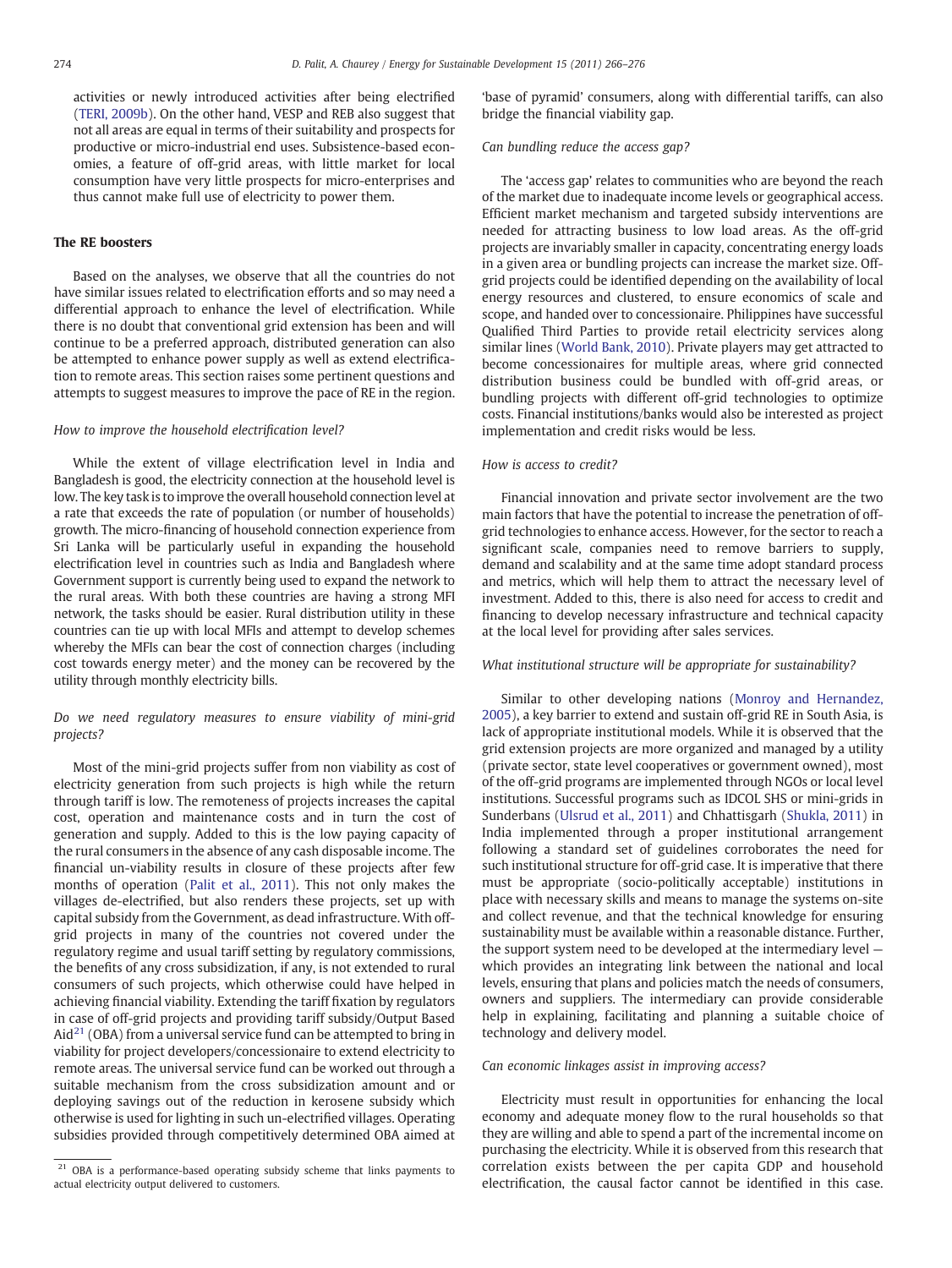<span id="page-9-0"></span>This needs further research whether higher economic level contributes to higher connection level or higher level of RE contributes to improved rural economy. Nevertheless, creating economic linkages is particularly important for off-grid electrification as they are usually remote and people have low disposable incomes.

# **Conclusions**

Electrification, highly desired by all rural communities, does have developmental benefits and its expansion is a political priority. Though all the countries reviewed here have developed policy frameworks and envisage bringing more areas under electrification, our study shows that there are no specific initiatives to improve the overall household connection level except Sri Lanka. RGGVY in India is attempting to provide electricity connection to all BPL (below poverty line) households, though the scheme is ambiguous about APL (above poverty line) households. Further, all the government policy is based on an a priori judgment that renewable energy should be reserved for marginal areas where grid extension is a challenge and so governments are not attempting distributed generation to enhance access utilizing the locally available resources in grid connected areas.

Further, we also observe that all RE programs in the region have a substantial subsidy component either to improve the infrastructure or through cross subsidization of tariffs for poor consumers. In all the countries reviewed, subsidies have served to channel demand to SHS and micro hydro and also had an impact on the formation of market for these two technologies. Even though the word subsidy has become unpopular in the current reforms scenario in India, it still has relevance in many cases in view of the need to electrify low-demand, inaccessible areas [\(Palit et al., 2011\)](#page-10-0). Government concessions, through a targeted and smart approach and channeled through the service providers (i.e. reflecting the same in electricity bills), may be beneficial if they can continue to encourage access and bring in social benefits, rather than the area becoming de-electrified due to financial un-viability of a project or a poor household reverting back to traditional fuel because of their inability to pay the tariff.

The off-grid technologies prioritized seem to fit to a large extent with the geographical characteristics of the demand, resource potential and delivery model in which the technology dissemination is taking place. The delivery networks as well as the technological performance are comparatively better placed for solar PV than for micro hydro or biomass gasifiers. Despite being an agricultural country with high biomass resources, Bangladesh has not attempted to utilize the resource for electricity generation to address the supply side constraints. Similarly, India has also not fully utilized its small hydro power potential available in its hilly terrain to cover such areas through developing mini-grids $^{22}$ .

This paper shared the RE experiences and best practices from four selected countries of South Asia for cross learning potential across the region as well as other developing counties. We have also raised some pertinent issues and have attempted to find solutions to these issues. We suggest that India and Bangladesh should focus on improving the household connection level in grid connected rural areas through a targeted approach. While micro-financing can be extended to consumers unable to take connection due to financial barriers, the Palli Bidyut Samities (PBS) and Input Based Franchises (IBF) should also be incentivised to connect more unserved households. In rural areas of India, where franchise system is yet to be introduced, IBF model should be extended for better delivery of services. Secondly, benefits of cross-subsidy also need to be extended to off-grid areas, especially in India, to ensure continuous operation of projects in such areas.

To augment the supply situation in grid connected areas and also for achieving better operational efficiency, twinning distributed power generation, utilizing locally available renewable energy resources, with a suitably structured rural distribution delivery model in India (or PBS in Bangladesh) can result in better utilization of the installed rural distribution infrastructure and in greater economic and social development. The financing for setting up such renewable based distributed power projects in India could be leveraged from the National Clean Energy Fund launched recently. Over the years, as the grid supply situation improves and also the electricity demand, these operators can become distribution franchisees and continue to serve the areas, partly with the local generation and partly from the grid supply.

Nepal needs to address its RE issues with a two-pronged approach extending the coverage and also utilizing its hilly stream based hydro resources to ensure supply to these areas. Although Sri Lanka has a notable RE achievement through grid extension, the country should ensure that the off-grid mini/micro hydro power projects set up earlier to extend RE remain functional and can feed power to the grid to avoid any future supply constraints in the grid. Pakistan and Afghanistan on the other hand need to formulate clear cut policy framework and executable master plan taking lessons from other countries in the region to extend their RE efforts. Finally, economic linkages, access to credit, bundling of smaller projects and institutional arrangements also need to be organized appropriately, especially for off-grid RE to facilitate successful outcomes in the region.

# Acknowledgments

This article is based on a review of the rural and off-grid electrification efforts in the South Asian region, conducted as part of a multi-consortium research project titled 'Decentralized off-grid electricity generation in developing countries: business models for off-grid electricity supply', lasting from October 2009 to September 2014. The authors acknowledge the funding support provided to the research project by the Engineering and Physical Sciences Research Council (EPSRC)/Department for International Development (DFID) research grant (EP/G063826/1) from the Research Council United Kingdom (RCUK) Energy Program. We would also like to thank Dr. Gautam Dutt and Dr. Subhes Bhattacharya, for their valuable comments and suggestions which helped to improve the manuscript.

#### References

- Abeygunawardana A. Experiences on off-grid programs in Sri Lanka. Presentation made at the Workshop on off-grid access system in South Asia; January 7, 2011; New Delhi; 2011.
- ADB. Sri Lanka country assistance program evaluation: power sector, operations evaluation department, Asian Development Bank, Manila; 2007.
- ADB. Powering the poor: projects to increase access to clean energy for all; Manila: Asian Development Bank. [http://www.adb.org/documents/books/powering-the](http://www.adb.org/documents/books/powering-the-poor/default.asp)[poor/default.asp](http://www.adb.org/documents/books/powering-the-poor/default.asp) 2009. [last viewed 14 May 2010].
- Bastakoti BP. The electricity-livelihood nexus: some highlights from the Andhikhola Hydroelectric and Rural Electrification Centre. Energy Sustainable Dev 2006;X(3): 26–35.
- Bhandari R, Stadler I. Electrification using solar photovoltaic systems in Nepal. J Appl Energy 2009;88(2):458–65.
- Bhattacharyya SC. Energy access problem of the poor in India: is rural electrification a remedy? Energy Policy 2006;34:3387–97.
- Chaurey A, Ranganathan M, Mohanty P. Electricity access for geographically disadvantaged rural communities—technology and policy insights. Energy Policy 2004;32:1693–705.
- DFID. Energy for the poor: underpinning the millennium development goals. London: Department for International Development; 2002.
- Dubash NK. Electrifying rural India: the search for a viable and sustainable approach. Paper presented at Institute of Rural Management, Silver jubilee symposium on governance in development, Anand, Dec. 14–19; 2004.
- Dubash NK, Bradley R. Pathways to rural electrification in India. Growing in the greenhouse: protecting the climate by putting development first. Washington, DC: World Resources Institute; 2005. p. 69–93.

<sup>&</sup>lt;sup>22</sup> The cumulative capacity of SHP in India is 2850.25 MW (as of December 2010) against a total potential of 14,305.47 MW for capacity range within 25 MW (source: [www.mnre.gov.in](http://www.mnre.gov.in)).